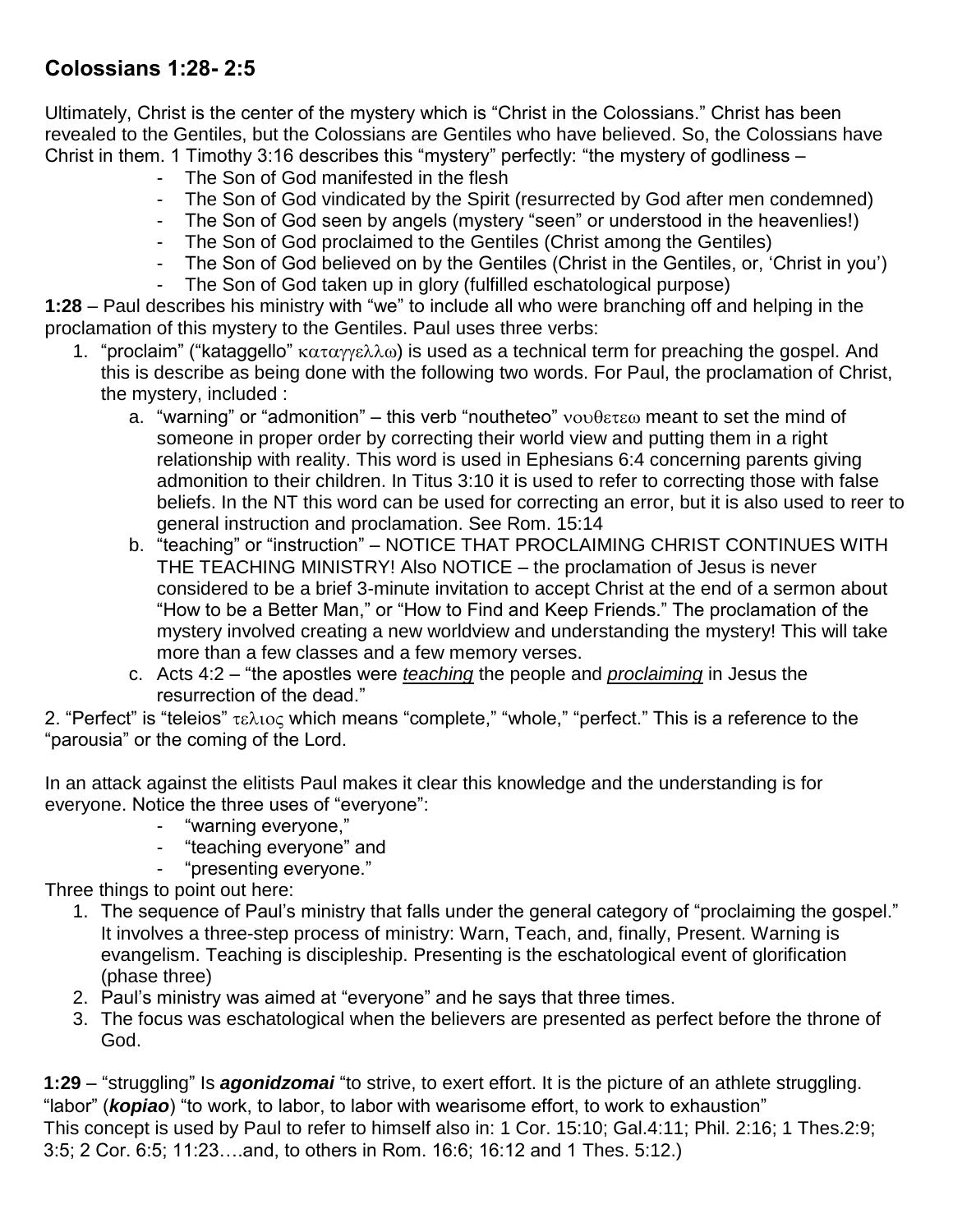**"This"** refers back to "present everyone mature in Christ."

"Striving" makes the "

**2:1** – **"struggling"** (*agon*) is the image of an athletic contest which is strenuous and demanding. This is the athlete striving, straining, suffering, enduring, and overcoming.

Laodicean church would likely have started while Paul was in Ephesus in the early 50's

## **2:2** –

**Purpose of Paul visiting/writing:** *"My purpose is"* Encourage believers in heart and united in love. The word "encouraged" can be translated "exhorted."

The "love" in "united in love" is according to the parallel verse in Ephesians 3:17 the love Christ has for all the believers. So, the idea is that Paul's words would encourage/exhort them to manifest the unity they have by being in Christ (See Ephesians 4:14, etc.)

**The Target:** *"so that"* So they may have full riches of complete understanding. The encouragement/exhortation and unity in the body of Christ would manifest the "full riches of complete understanding." Those who encourage/exhort and are committed to the body of Christ (the church) have access to the spiritual blessings.

**End Game:** *"in order that"* Know the mystery of God (which is to know Christ) in whom are the treasures of wisdom and knowledge! The ultimate goal is to know Christ (this is much more than accepting him as savior and knowing him as Lord.) See Ephesians 3:14-21

**2:3** – Christ is the source of wisdom, just as he is the source of life.

**2:4** – The Colossians needed to know these things and have a unified front as a community (church) to critically analyze and reject "fine-sounding arguments" that tried to squeeze in beside Christ or tried to replace him.

"fine sounding arguments" is *pithanalogia* and was a word used by Aristotle, Plato, Epictetus not with negative connotations, but with the idea of a plausible and persuasive speech. Paul uses this idea in 1 Cor. 2:4 when he says that he does not do that. These were not bad or worthless speeches, but sermons and messages with solid points heard with a convincing presentation. We would say it, "to talk someone into something" or "to sell you something you really weren't interested in." It is a good word for marketing a product.

**2:5** – Paul's desire was to be with them and lead them into this understanding. Paul feels the lack of his presence may be the weak link in the Colossians defense, so he desires to be with them and take command of these troops.

But, Paul is present with them "in Spirit" and this could refer to:

- 1. His attitude
- 2. The Holy Spirit
- 3. Paul's leadership manifested through the Holy Spirit's leading

4. Paul's 'spirit' (wisdom, insight, instruction, leadership) in the form of this letter (or, his words) Paul uses two military terms that refers to the Colossian's camp being in order and the forces of their defenses strong.

"orderly" is *taxis* and refers to troops being aligned in battle formation. "Taxis" is used in Greek literature and in the LXX for military troops organized in battle formation.

"firm" is *stereoma* and refers to the strength of troops and their power to resist the enemy. Here in context their faith was their defense and the strength of their weapons.

This could be translated, "your orderly formation and the firm front which your faith in Christ presents."